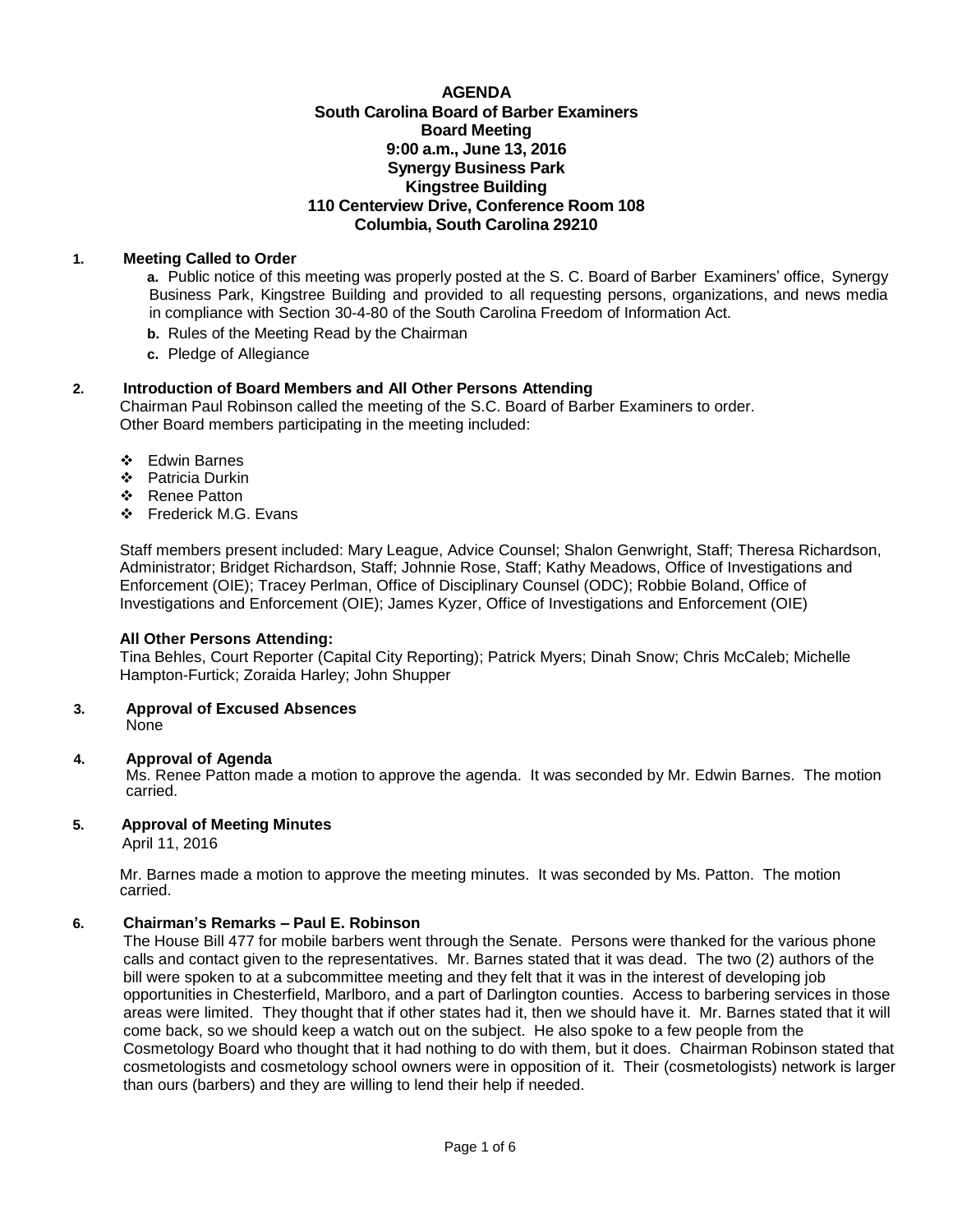# **7. Administrator's Remarks, For Information – Theresa Richardson**

- **a. Budget**  For Information Ms. Theresa Richardson stated that they would be drawing down on fines later this month. Drawing down on fines consists of taking monies out of the fines account and adding it to the budget to pay for legal fees and investigations. Chairman Robinson stated that it has been used before to help our deficit.
- **b. OIE Report**  For Information Sharon Wolfe Ms. Wolfe was not in attendance. Ms. Richardson went over the information. The information given was for cases from January 1, 2016 – June 1, 2016.
	- 1 (Active Investigation)
	- 2 (Closed)
	- 4 (Do Not Open)
	- $\bullet$  6 (Open)
	- 5 (Pending Board Action)
	- 6 (Unknown Alleged Issues)
	- 4 (Allowing Unlicensed Practice)
	- 2 (Imposter Cases)
	- 3 (Non-Compliance with Statutes and Regulations)
	- 1 (Non-Compliance with Health and Safety Requirements)
	- $\bullet$  4 (Other)
	- 1 (Practicing Outside Scope of Practice)
	- 7 (Unlicensed Practice)

Chairman Robinson stated that the numbers did not add up to twenty-seven (27). He is also under the impression that as an imposter, the individual had incorrect or fake identification.

**c. IRC Report** – For Approval - Sharon Wolfe – Ms. Sharon Cooke spoke in place of Ms. Wolfe. She asked that it be reviewed and the recommendations be approved.

Dr. Evans made a motion to approve the IRC report and it was seconded by Ms. Patton. The motion carried.

- **d. ODC Report**  For Information Tracey Perlman There are fourteen (14) open barber cases.
	- $\bullet$  9 (Pending Action)
	- 5 (Pending Hearings)

Since January 28, 2016, they have closed eighteen (18) cases.

# **e. Inspection Report** – For Approval - Robbie Boland

In April, 89 inspections of barber shops were attempted. 68 of those barber shops were physically inspected. In May, 130 inspections of barber shops were attempted and 88 were physically inspected. From January to the end of May, 499 barber shops had attempted inspections and 382 were physically inspected with 117 being closed. The plan is to touch all of the barbershops before the end of December.

# **8. Old Business**

Ms. Patton has a student taking an examination on today and inquired about a time limit on the razor shave. On the student's form, it stated that it was untimed. The recommendation was made to Professional Credentialing Servicing. They are also requiring the students to use guards. Clarity is not there with PCS. The minutes may need to be checked as it is recalled being discussed. Ms. Patton is not crazy about PCS and is not sure why we have been inclined to use them for another four (4) years. She also mentioned attending a future event (overview of testing) with PCS that had filled up. Ms. Richardson stated that she would look into the Board members getting into the overview. Mr. Robinson stated that there will be a problem if they do not get in. The overview consists of PCS going over how they administer the testing. The current status of the contract will not expire until June 30, 2018. The renewal of PCS was discussed in a meeting and it was done above the Administrator. Once it is time to renew again, it would be good to have a replacement in mind.

### **9. New Business**

# **a. National Association of Barber Boards of America – Annual Conference**

The NABBA conference is coming up for September 18<sup>th</sup> through the  $22<sup>nd</sup>$ . We normally send two (2) delegates who need to be voted on. Ms. Patton looked at the agenda on last night and it looks very informative with a lot of activity. She suggests that when the delegate fees are paid, three (3) members should be paid for, instead of two (2). Mr. Barnes is the past president and would like to go. She asks that it is considered. A big presentation will be done and Ms. Patton is unsure of where we stand as far as deregulations. She would like any information from staff regarding this.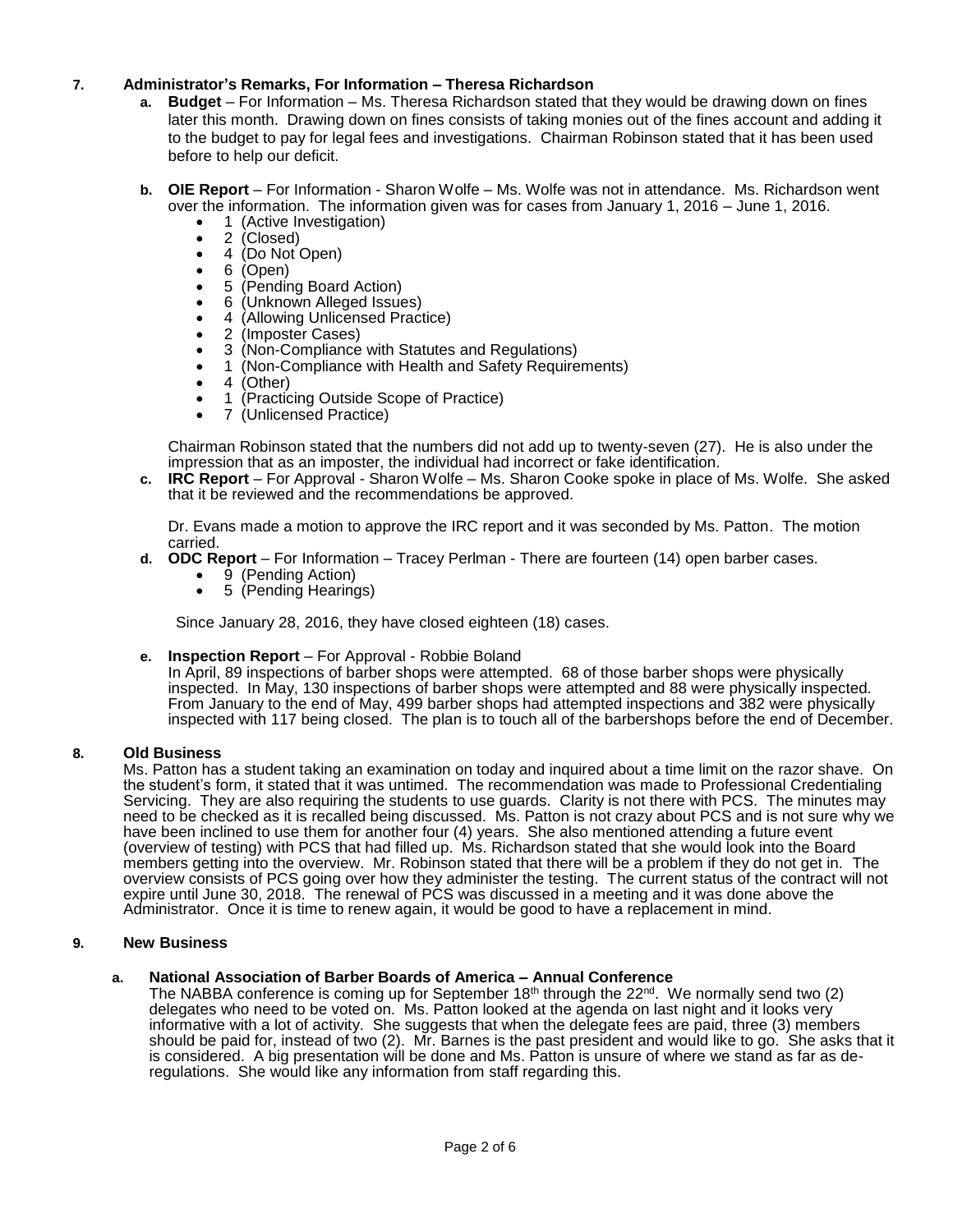A motion was made by Dr. Frederick Evans to approve 2 delegates (Chairman Robinson and Ms. Patton) to travel with their credentials paid for, in addition to Mr. Barnes' credentials being paid for. It was seconded by Ms. Patricia Durkin. The motion carried.

# **b. Updated Documents Published to the State Register**

This is regarding Registered Cosmetologists wanting to become Master Hair Care Specialists. The language for this crossover license had passed as of May 27, 2016. This was stated by Ms. Richardson regarding the South Carolina code of Regulations, 17-51.

### **c. Consideration of Licensure with Criminal Background History**

**i.** Patrick Myers

Mr. Myers is seeking to gain licensure as a Registered Barber. He went into details of the actual incident that stemmed from the charge. He would now like to continue barbering as a profession, as it is his passion. Mr. Myers completed his training and was licensed in Kansas. This will be reciprocity to South Carolina from Kansas. The reciprocity will be through examination for the written portion. All supervision has been completed since January. He has a few places in Spartanburg with opportunities for barbering.

A motion was made by Dr. Evans to go into executive session for legal advice with a few questions. It was seconded by Ms. Patton. The motion carried.

A motion was made to come out of executive session by Dr. Evans and it was seconded by Ms. Patton. The motion carried.

No decisions were made during the executive session.

A motion was made by Ms. Patton to grant reciprocity from Kansas for Mr. Myers, so that he would be able to get his license. It was seconded by Ms. Patricia Durkin. The motion carried.

**ii.** Christopher McCaleb (Closed Session)

Mr. McCaleb was represented by counsel, Mr. John Shupper.

A motion was made by Dr. Evans to go into closed session in compliance with state and federal law and it was seconded by Ms. Patton. The motion carried.

Ms. Patton made a motion that included the following:

There will be a five year period of probation to run concurrent with his criminal probation, during which time he:

- 1) Should be fully compliant with the directives and requests of his probation agent:
- 2) Shall not have any additional criminal charges or arrests and if so, he shall immediately self-report them to the Board with any such violation or additional criminal offenses;
- 3) Must not provide any professional barbering services to minors, which is defined as an individual 18 years of age or younger.
- 4) Has his license suspended, with the suspension immediately stayed and subject to full compliance with all conditions of the order. If he fails to comply, the stay will be lifted pending further Board appearance or Order.

It was seconded by Ms. Durkin and the motion carried.

He will receive a full Board Order once it is prepared.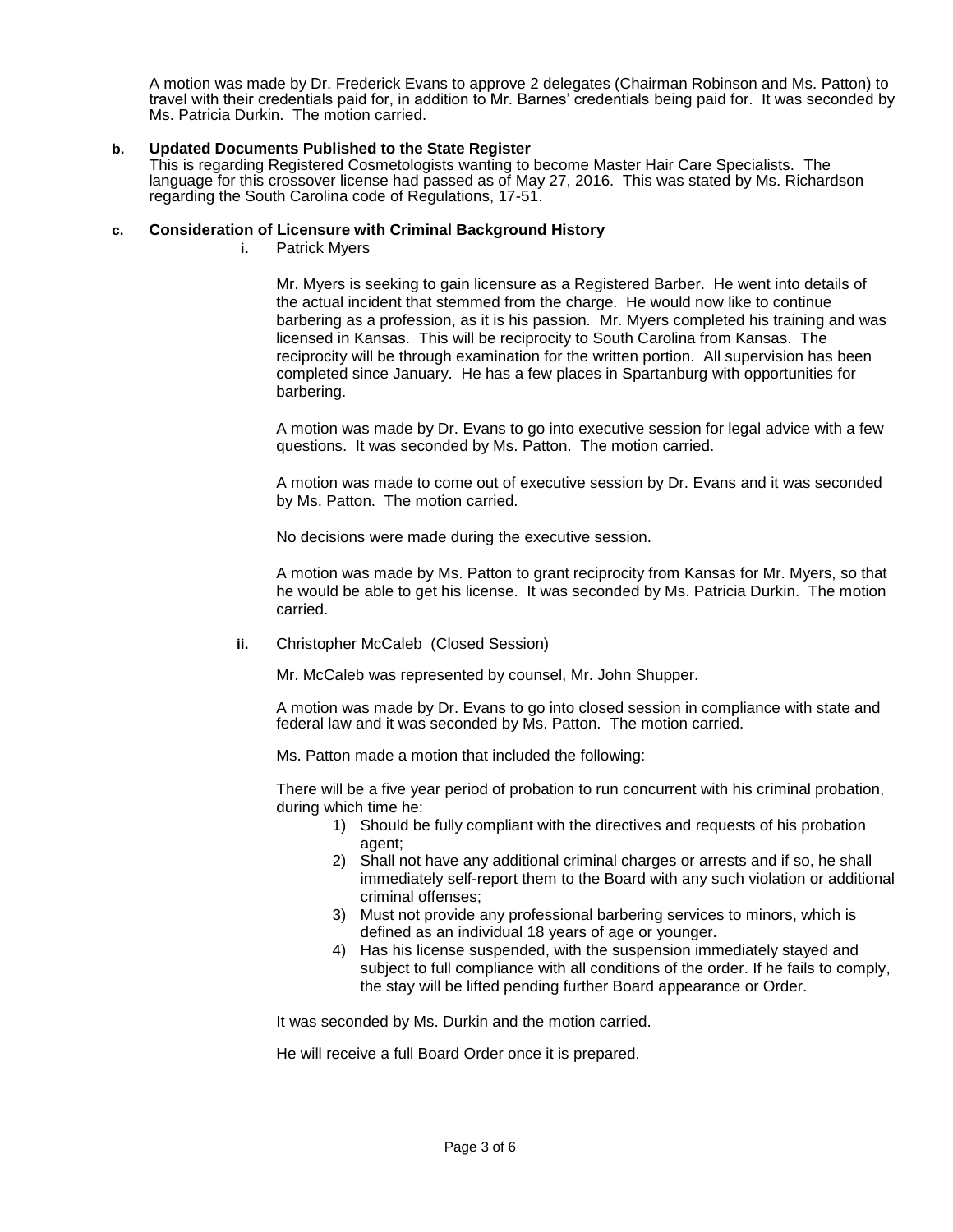**iii.** David Thompson (Closed Session)

Mr. Thompson was not present.

A motion was made by Ms. Patton for Mr. Thompson to provide additional information and appear before the Board. It was seconded by Ms. Durkin. The motion carried.

# **d. Proposed Board Meeting Dates for 2017**

Ms. Richardson went over the meeting date and they were as follows:

- **February 13**<br>April 10
- April 10
- $-$  June 12
- August 14
- **C**Ctober 9
- December 11

A motion was made by Ms. Patton to accept the meeting dates with the exception of the February date until confirmation is given on a conference during that timeframe. It was seconded by Dr. Evans. The motion carried.

Ms. Patton confirmed that the conference will be held during the February board meeting date given. It was asked upon the staff to use February 6<sup>th</sup> or the 20<sup>th</sup>.

# **10. Hearings – Tracey Perlman**

### • **2014-25**

This is in reference to Mr. Charles Bernard Harris who was not present, but given notice of the hearing. Mr. Harris was indicted and convicted of obtaining money from Veteran Affairs. The barber school is now closed that Mr. Harris worked at. Currently, the question is what to do with his Registered Barber license. Exhibits given consisted of the original notice of the hearing from October, the current notice of hearing, and the certificate of service. Ms. Richardson, Administrator for the Barber Board, was called as a witness for Ms. Perlman. Ms. Richardson was shown the indictment document against Mr. Harris, as well as the document where he pled guilty. Both of his licenses are currently lapsed. Ms. Perlman would like to know how they want to deal with the four (4) charges where schools were fraudulently used to gain funds from the government. Several codes were violated.

Ms. Patton made a motion to go into executive session for legal advice. It was seconded by Ms. Durkin. The motion carried.

Ms. Patton made a motion to come out of executive session that was seconded by Dr. Evans. The motion carried.

A motion was made by Ms. Durkin to defer the case until the next board meeting with both licenses referenced. The motion was seconded by Ms. Patton. The motion carried.

Dr. Evans thinks that it is important that staff determine who the other candidates or defendants were.

# • **2015-52**

This is in reference to Patrick Lorenzo Burton who was not present for the hearing. He was notified of the hearing by regular and certified mail. Mr. James Kyzer, Investigator, was called as a witness. Mr. Burton was operating a barber shop without a license on two (2) visits by Mr. Kyzer. With the first visit, Mr. Burton was only counseled by Mr. Kyzer and there was no disciplinary action. Mr. Burton was also given an application to apply for a barber shop license. Exhibits given were the formal complaint and the inspection reports from both visits (August and September of 2015). The shop was originally owned by Mr. Carl Page. 'Mr. Cut Up' is the name of the barber shop, which has had a lapsed license since June 30, 2015, as stated by Ms. Richardson, who also served as a witness. Mr. Kyzer thinks that the shop did officially close. A valid hanging license is needed for the barber shop to be currently licensed. Mr. Kyzer states that the shop is licensed at this point. Several codes had been violated with operating without a license and barbers engaging in unlicensed practice.

Dr. Evans made a motion to go into executive session for legal advice and it was seconded by Ms. Durkin. The motion carried.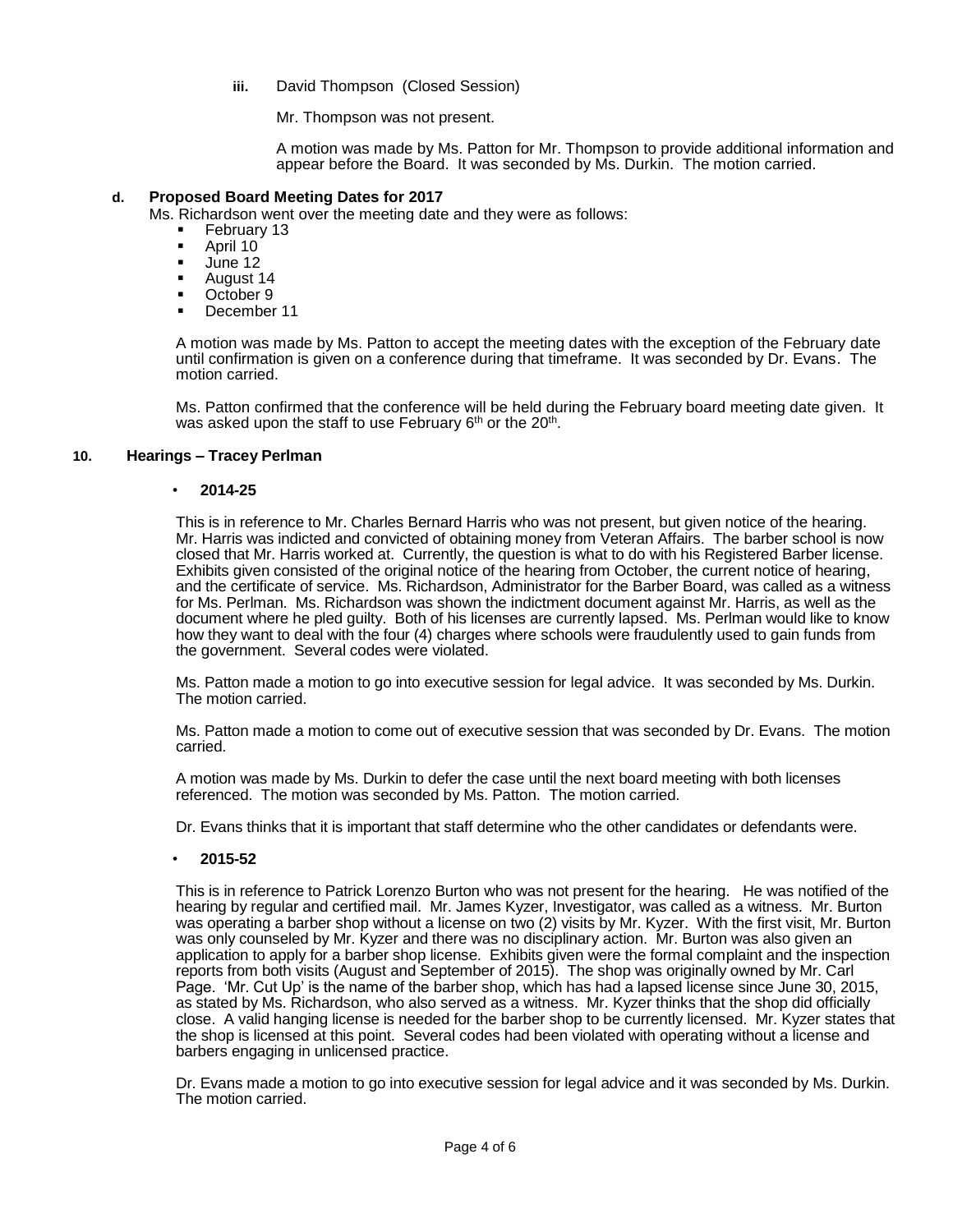A motion was made to come out of executive session by Ms. Patton and it was seconded by Dr. Evans. The motion carried.

It was stated by Ms. Perlman that the barber shop at the same location became licensed on October 29, 2015, as Logan's Barber Shop. Dwayne Nick is listed as the manager, and not Mr. Burton, although he signed the inspection reports. The complaint is still against Mr. Burton.

A motion was made by Dr. Evans to dismiss the case and it was seconded by Ms. Patton. The motion carried.

### • **2015-59**

This hearing is in regards to Mr. Tommy Tate, Barber Instructor, who was not present for the hearing, but had been notified. Ms. Bridget Richardson was called as a witness, along with Ms. Kathy Meadows, who was the investigator involved. The issue concerns OJT hours being sent to the board that did not add up. There was also no valid OJT license for the student when the hours were accrued. Exhibits given consisted of the notice of the hearing, formal complaint, training affidavit, and a statement that Mr. Tate wrote in response to the allegations. Mr. Anthony Walls was the OJT student. The monthly reports given did not add up to 1,920 hours; it only showed 1,364 hours. Ms. Bridget Richardson went over the findings from the training affidavit. The instructor's license had expired on June 30, 2013, and was reinstated on March 31, 2015. Mr. Walls' OJT license expired on September 12, 2013. Mr. Walls was a student from September 2013 – July 2015. The training affidavit was completed in October of 2015. Mr. Tate accepts full responsibility in his statement sent to Ms. Meadows in January of 2016. Several codes were violated.

A motion was made by Ms. Patton to go into executive session for legal advice and it was seconded by Ms. Durkin. The motion carried.

Dr. Evans made a motion to come out of executive session and it was seconded by Ms. Durkin. The motion carried.

A motion was made by Ms. Patton that the state has proven their case. A \$250 fine was given that has to be paid within sixty (60) days and public reprimand against Mr. Tate's Barber Instructor license. It was seconded by Dr. Evans. The motion carried.

### • **2015-64**

This hearing concerns McComb's Barber Shop. There was no one present for this hearing as notification had been made to the respondent. Exhibits given were of the notice of the hearing, consent agreements, and the inspection report. Mr. Robbie Boland was called as a witness. Jimmy McCombs is the owner and manager of the barber shop. This is the  $3<sup>rd</sup>$  offense for unlicensed practice. The actual inspection was completed by Ms. Kristen Trowell who is no longer with the agency. McComb's Barber Shop was a part of Ms. Trowell's territory. All prior Consent Agreements have been fulfilled. For clarity, this is against the barber shop for allowing unlicensed practice.

Ms. Patton made a motion to go into executive session for legal advice and it was seconded by Ms. Durkin. The motion carried.

Dr. Evans made a motion to come out of executive session and it was seconded by Ms. Patton. The motion carried.

A motion was made by Ms. Durkin that the state has made its burden of proof for two (2) of the violations out of the three (3) given. There will be a \$500 fine for each person that has to be paid within ninety (90) days and public reprimand. It was seconded by Ms. Patton. The motion carried.

Another motion was made by Dr. Evans regarding granting the Board Chairperson authority to sign any order on behalf of the Board pertaining to lifting the state of a suspended license in a disciplinary matter or state agreement. It was seconded by Ms. Patton and the motion carried.

# **11. Discussion**

None.

# **12. Board Member Reports**

None.